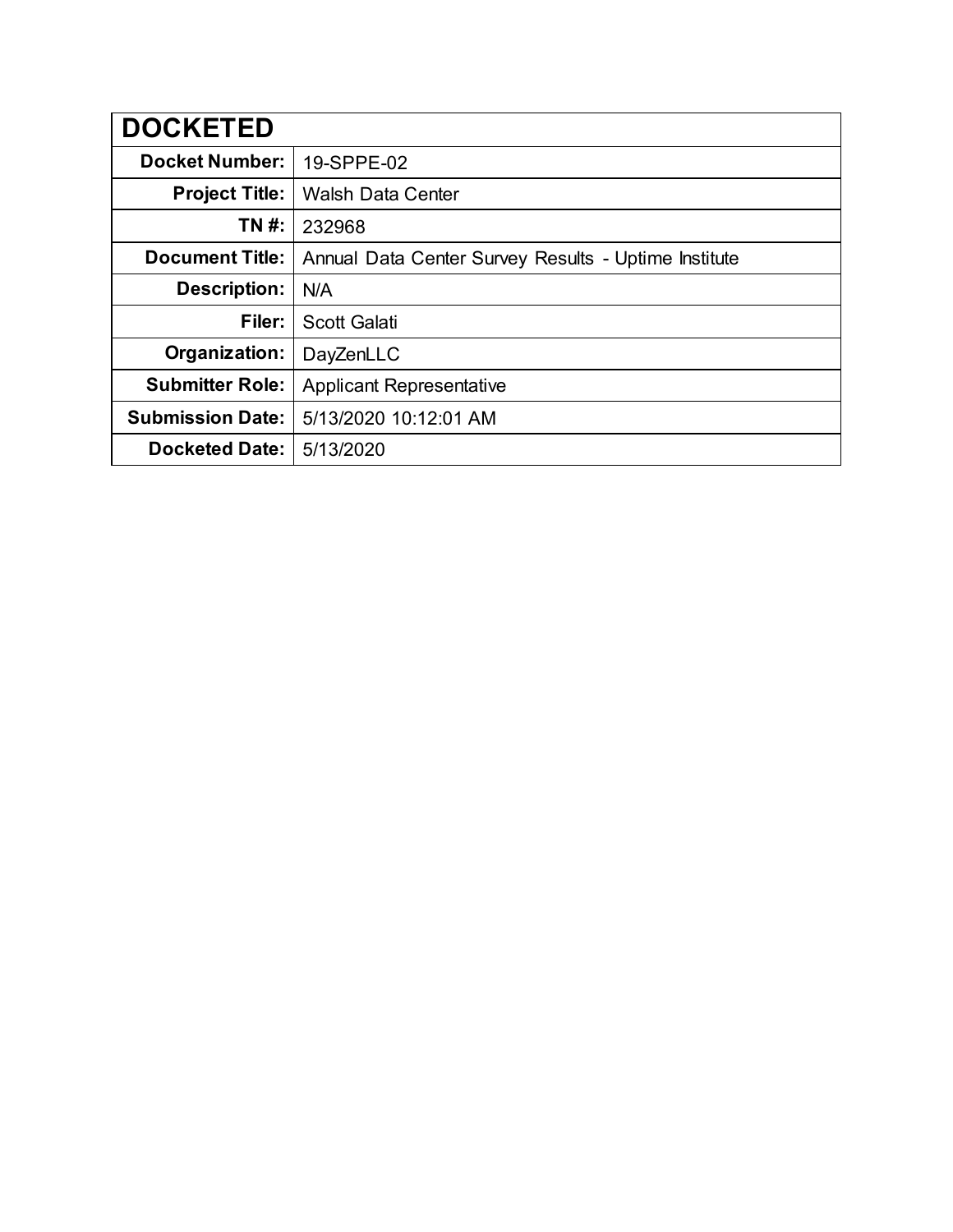

# 2019

# Annual Data Center Survey Results



*This report is an excerpt of a comprehensive report available to Uptime Institute Network Members. It includes the highlights of the material contained in the original. For more information about membership, See: www.UptimeInstitute.com/UI-Network*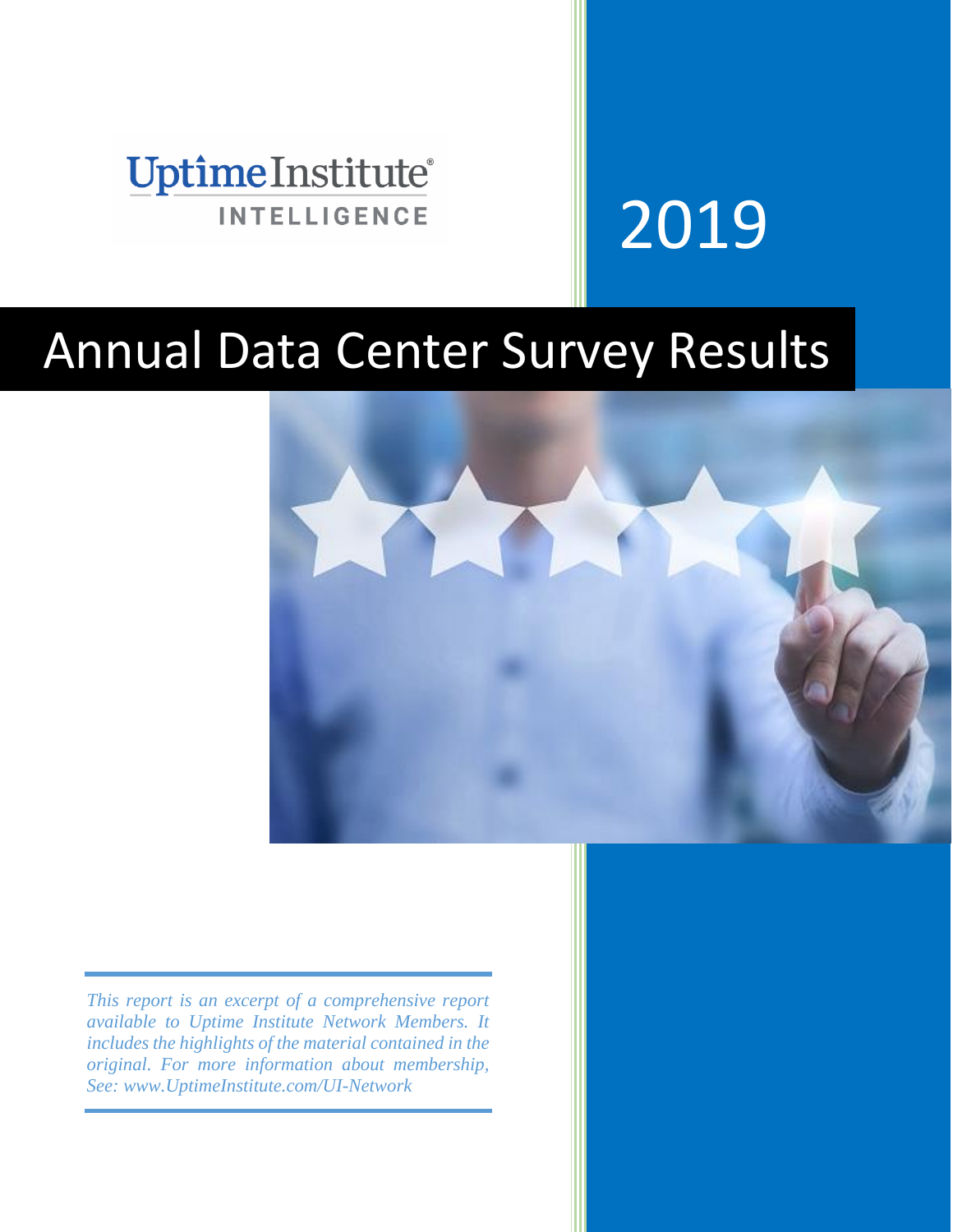#### **Abstract**

The Uptime Institute 2019 data center survey is the largest and most comprehensive in the industry. The findings discussed in this report reveal what owners and operators around the world are thinking, doing and planning in the areas of efficiency, resiliency, workload placement, climate change, staffing, and new technology adoption.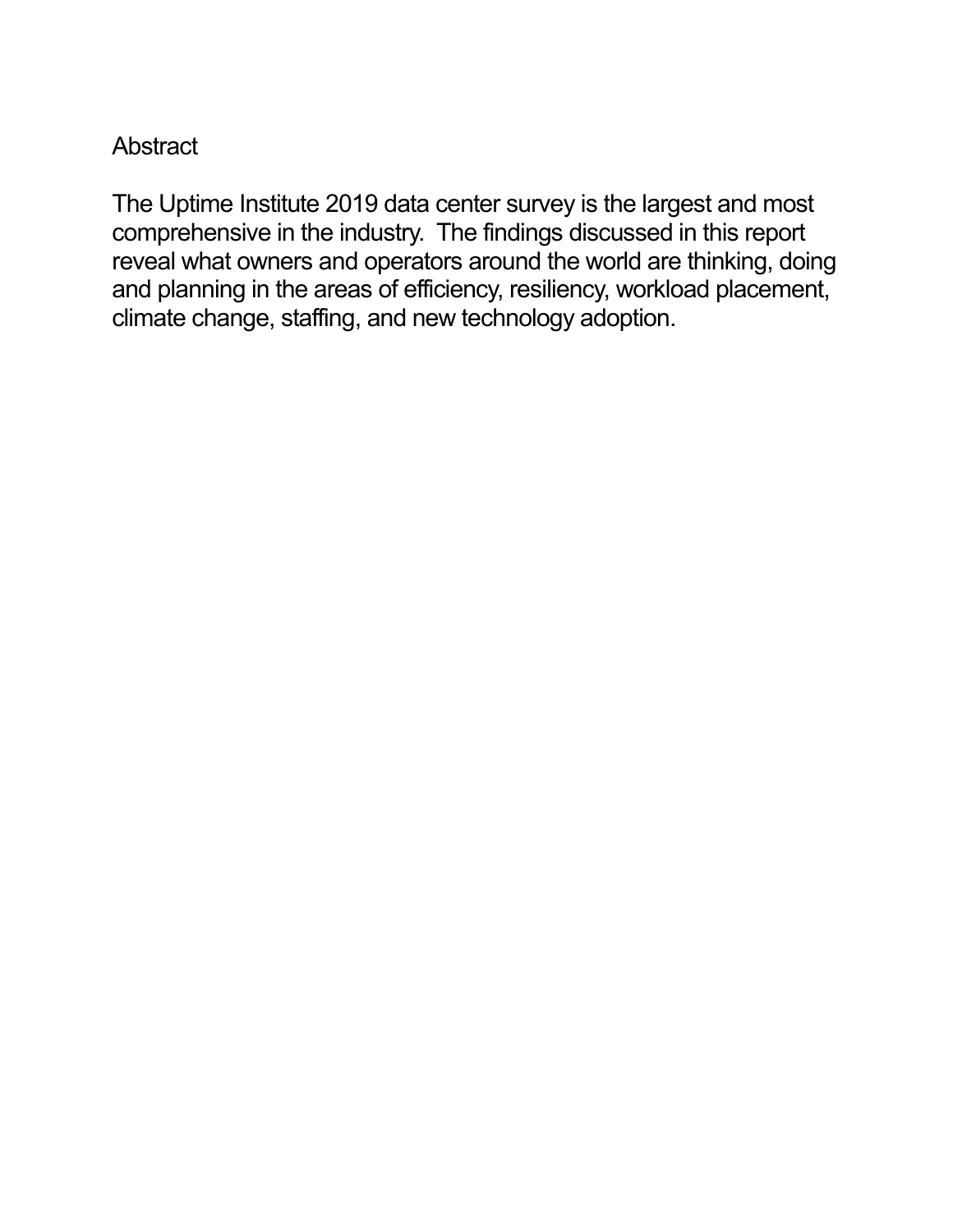# **Introduction**

The Ninth Annual Uptime Institute Data Center Survey provides an overview of the shape, practices and major trends driving the mission-critical digital infrastructure of today. This survey, the most comprehensive research survey of its kind, was conducted online during March and April 2019 with nearly 1600 participants. (For more survey details, see the Appendix).

Our survey results find that the data center sector is large, diverse, complex and adapting to change in many ways. In almost every area under discussion — whether outages, resiliency, staffing, placement of workloads, use of innovation or use of cloud — there is considerable diversity in the strategies being employed. Overall, the industry is open to adopting new approaches and technologies but is doing so cautiously. Some findings stand out:

- A high proportion of organizations expressed concern at the lack of visibility into the design and operations of public cloud services on which they could be or are dependent. This has hindered adoption of the public cloud.
- There is still strong adherence to the large privately owned enterprise data center, which accounts for half of all IT workloads currently and is predicted to continue doing so in the near future. Meanwhile, a high proportion of respondents expect to own and run their own edge data centers, perhaps in conjunction with third parties.
- The number of outages reported mapped very closely onto our 2018 survey results. This is not a good thing — a third of those surveyed have suffered some form of outage or serious service degradation in the past year. A number of these had serious financial consequences.
- Meanwhile, the industry faces a staffing crisis, with most reporting difficulty recruiting or retaining staff. And while the lack of women working in data centers is well-known, the extent of the imbalance is notable: One-quarter of operators surveyed had no women at all among their design, build or operations staff.

The summary of findings of the 2019 survey are discussed in this report. Full detailed analysis of the survey data is available to members of the Uptime Institute Network, the industry's largest community of IT professionals focused on delivering digital infrastructure, See<https://uptimeinstitute.com/ui-network> for more information about joining.

# **Key Findings**

- The large, privately owned enterprise data center facility still forms the bedrock of corporate IT and is expected to be running half of all workloads in 2021.
- The staffing problem affecting most of the data center sector has become a crisis. Sixty-one percent (61%) of respondents said they had difficulty retaining or recruiting staff — up from 55% a year earlier.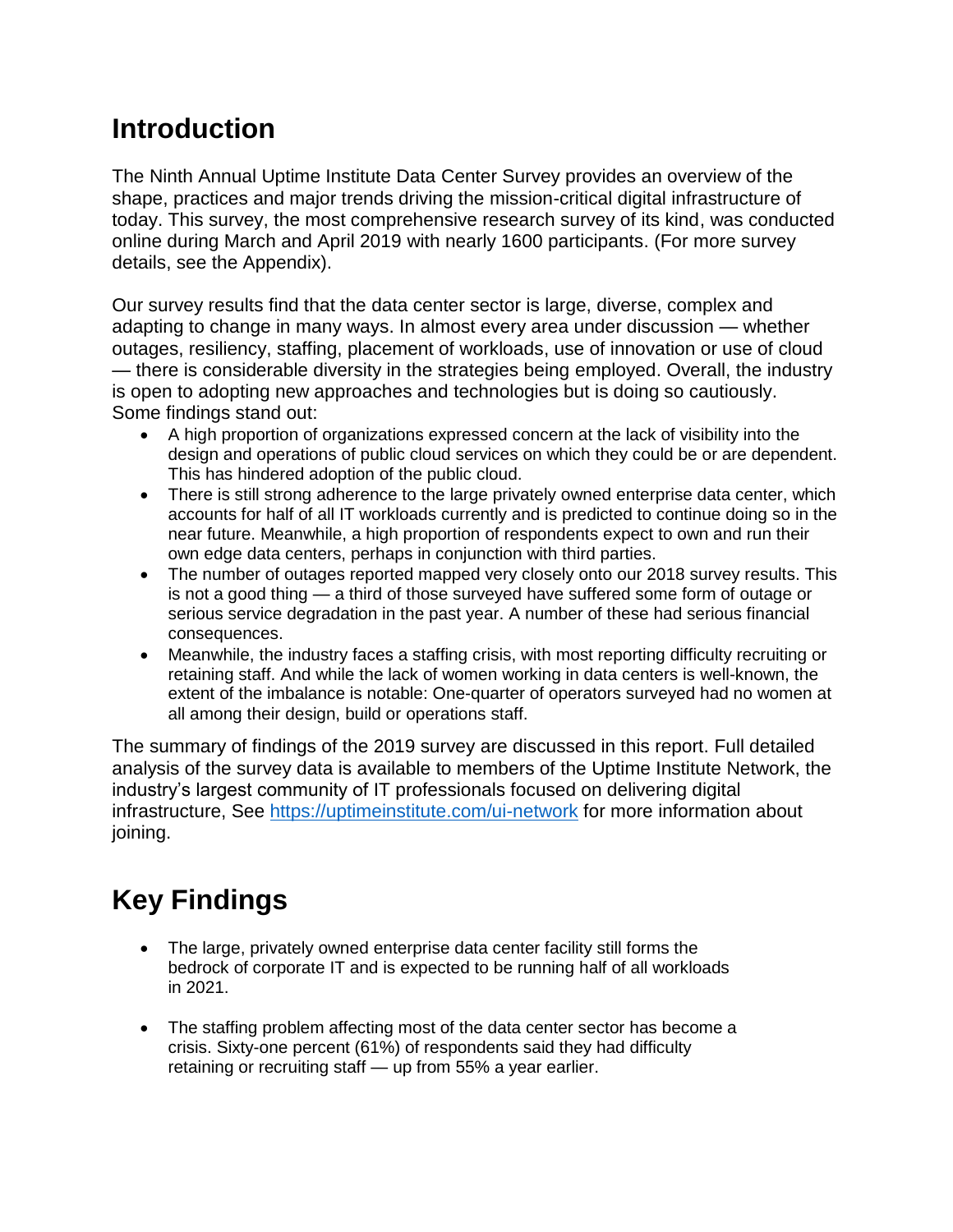- Outages continue to cause significant problems for operators. Just over a third (34%) of all respondents had an outage or severe IT service degradation in the past year, while half (50%) had an outage or severe IT service degradation in the past three years.
- A lack of visibility, transparency and accountability of public cloud services is a major concern for enterprises with mission-critical applications. A fifth of operators surveyed said they would be more likely to put workloads in a public cloud if there were more visibility. Half of those using public cloud for mission-critical applications also said they do not have adequate visibility.
- Improvements in data center facility energy efficiency have flattened out and even deteriorated slightly in the past two years. The average PUE for 2019 is 1.67.
- Kilowatt (kW) rack density is rising, following a long period of flat or minor increases, causing many to rethink cooling strategies. Uptime Intelligence regards this as a medium- to long-term trend.
- Ten percent (10%) of all respondents said that their most recent significant outage cost more than \$1 million ("most recent" could have been at any time in the past).
- The data center sector continues to be dominated by men. Only five percent (5%) of respondents said women represented 50% or more of staff, while a quarter had no women at all among their build, design or operations staff.

## **Other notable findings**

- Power loss was the single biggest cause of outages, accounting for onethird, as in 2018. Networking issues were close behind, at 31%.
- Distributed resiliency using active-active data centers is becoming more common. Forty percent (40%) of those surveyed said they use availability zones for resiliency — a strategy that requires at least two active data centers replicating data to each other.
- Sixty percent (60%) of respondents said their data center's outage could have been prevented with better management/processes or configuration.
- Most operators surveyed have a hybrid strategy. IT workloads are being spread across a range of services and data centers, with about a third of all workloads expected to be contracted to cloud, colocation, hosting and Software as a Service (SaaS) suppliers by 2021.
- Ownership and management of edge capacity will be diverse, depending on the function and the applications. But a majority of enterprises expect to mostly operate their own edge data centers or to use a mix of their own and third-party operator facilities.
- Confidence in costing best-execution venues is growing. Sixty percent (60%) of respondents said they are confident in their organization's ability to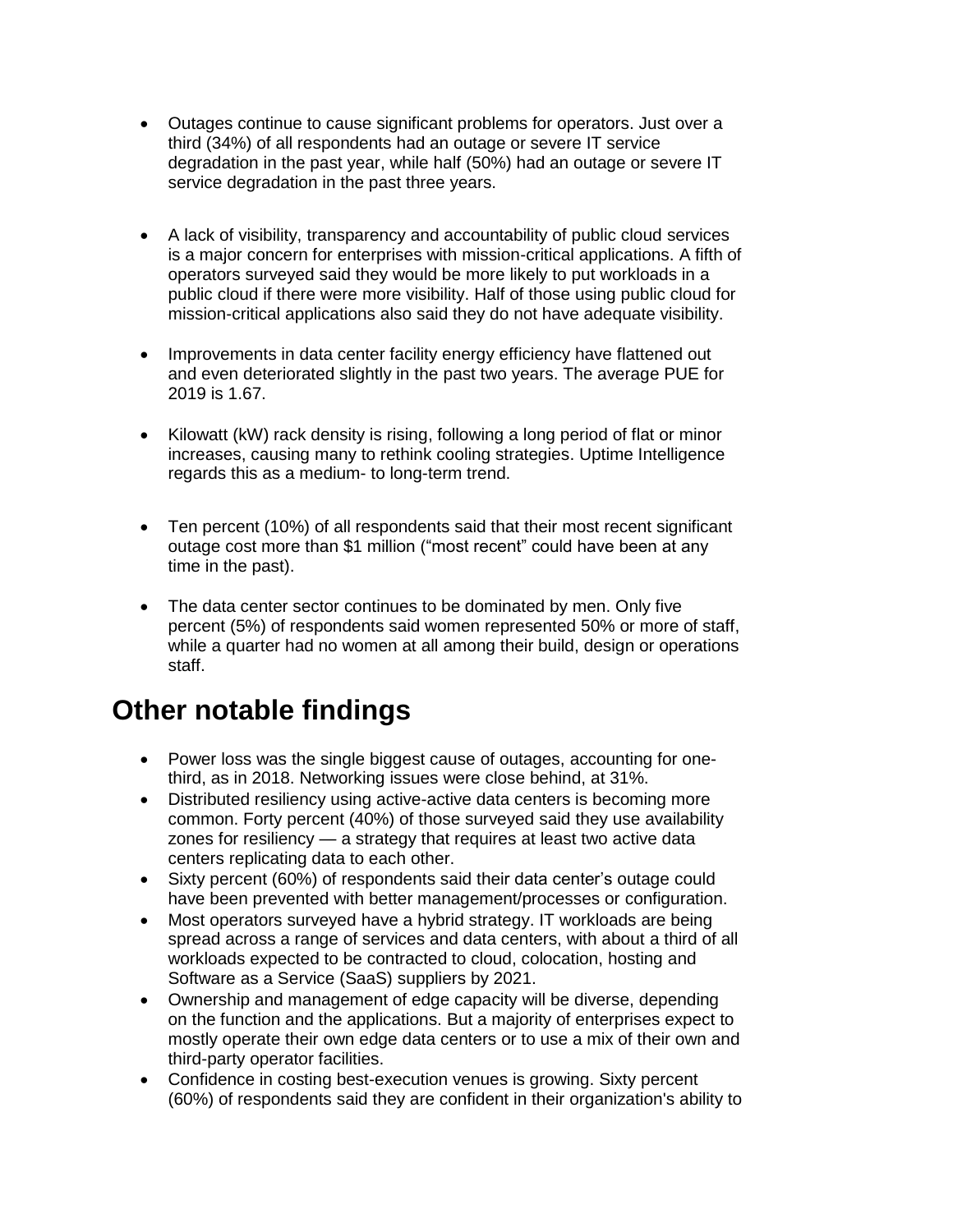compare the costs of provisioning workloads in the cloud or at their owned and leased colocation sites.

- Climate change is not causing the data center industry a lot of concern. As in 2018, half of operators said they are not currently preparing for climate change, with more than half of that cohort stating that their existing plans are sufficient (30% of total respondents). There were small increases in the number re-evaluating flood risk, site selection and their ability to deal with rising temperatures, compared with last year.
- While most think the industry would benefit from more women, they also think that it is easy for women to pursue a data center career — at least in their organization — and that the lack of women presents no threat to the industry.
- Automation and artificial intelligence (AI) will not reduce data center staffing requirements in the next five years, according to the majority of respondents. After that, however, most think automation will reduce staff requirements.
- Awareness and adoption of both the Open Compute Project (OCP) and Open19 as lower-cost architectures for racks and power distribution is still low, years after their introduction, as is evaluation and deployment. Among data center staff, senior IT management are the most likely to be aware of these initiatives. Nearly half of the data centers represented in our survey now have some lithium-ion (Li-ion) batteries in use or contracted to be installed.

## **Conclusions and Recommendations**

Based on our survey findings, Uptime Institute Intelligence recommends that managers/operators consider the following:

- Public cloud and other third-party data center services are not immune to outages or service degradations. The vetting process for third-party services should go beyond a simple review of the service level agreement and include visibility, resiliency, accountability and true costs.
- The biggest infrastructure efficiency gains happened five to six years ago, according to our analysis of the industry average PUE. Further improvements will require significant investment and effort, with increasingly diminishing returns. While managers and operators should remain vigilant and seek to maintain high facility efficiency levels, higher gains may be found by focusing on IT efficiency.
- Outages continue to be commonplace and costly, and incidents increasingly span multiple data centers. Uptime Institute recommends comprehensive and ongoing resiliency reviews of digital infrastructure that include company-owned data centers and third-party service providers, and that also take into account the effects of climate change (at a regional level).
- Data center skill shortages will intensify: In this aging and overwhelmingly male sector, most operators are struggling with staffing issues. While most do not believe a lack of diversity in their ranks is an issue to be concerned about, Uptime believes actively recruiting women and other underrepresented populations into data centers will help to alleviate the staffing crisis.